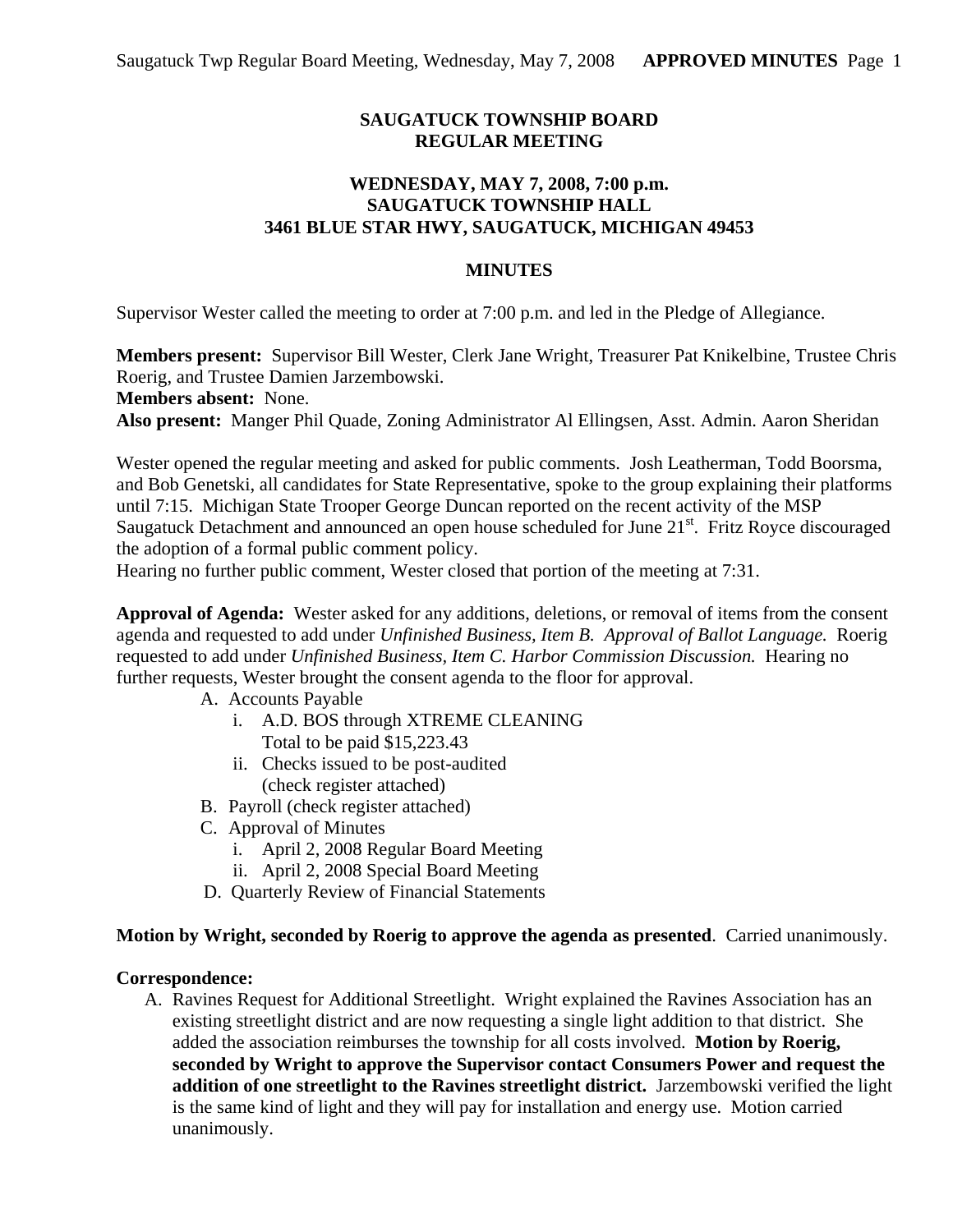## **Unfinished Business:**

- A. Public Comment Policy. Wester stated he spoke to an attorney with the Michigan Township Association, and they recommend adopting a formal public comment policy that limits the time individuals can speak. Wester suggested utilizing a policy on a case by case instance where it can be adjusted based on circumstances. Board discussion took place and it was agreed not to adopt a formal policy but control public speaking as is currently being practiced and that is to control speaking time only when necessary.
- B. Road Millage Proposition and Ballot Language. Wright reported Quade stated the idea to expand the renewal language to include maintenance only of the non-motorized trail would allow such a small amount of money that it would not make sense to risk passing of the proposition by changing the language at all. She added the language currently in front of the Board is identical to the previous language and would be a true renewal millage. Roerig stressed the proposal would be on the August ballot and be a renewal only. **Motion by Roerig, seconded by Wester to approve the Road Maintenance Renewal Millage Proposition language as presented.**  Carried unanimously.
- C. Harbor Commission Discussion. Roerig stated there may have been some misunderstanding as to the Township's position and clarified it was his intention to support people like Jim Hanson who went through a lot of trouble to get a group together to provide some stewardship for the harbor and get some seed money. He added we were not trying to take credit for anything. Board agreed the township should be involved. Wright stated she felt the grant application was a creative financial opportunity to help form the commission without committing an unlimited amount of funds for legal services. She added her hope is the other municipalities will support the grant as well.

#### **New Business:**

- A. Temporary Use Ordinance. Wester called upon the Zoning Administrator, Al Ellingsen, to report on the proposed ordinance. Ellingsen stated the ordinance would address current uses; specifically the seasonal fruit stand and temporary fireworks tent that is typically set up next to Dunes View Quick Stop. He added after consulting with the Township's Attorney and Planner they decided it would be best addressed through the Temporary Use Ordinance now before the Board. Questions were asked and answered to the Board's satisfaction and there was a **Motion by Roerig supported by Wester to adopt the Temporary use Ordinance 2008-01 as presented.** Roll call vote: Jarzembowski-yes, Roerig-yes, Wright-yes, Knikelbine-yes, Westeryes. Ordinance declared adopted.
- B. Water Well Ordinance. Ellingsen reported the history of the 2003 ordinance and that during recent re-codification it was found the original ordinance was repealed for revisions by motion and not by ordinance. He stated the attorney has drafted a new ordinance that would address the issue to ensure its legality. **Motion by Wester supported by Knikelbine to adopt the Water Well Ordinance 2008-02 as presented.** Roll call vote: Wester-yes, Knikelbine-yes, Roerigyes, Jarzembowski-yes, Wright-yes. Ordinance declared adopted.
- C. Resolution in Support of the Heritage Trail. Wester reported on efforts by the CVB to have MDOT nominate Blue Star Highway as a heritage route. He stated the resolution before the Board supports the nomination. Roerig stated it is a great idea. **Motion by Roerig supported by Wester to adopt the Resolution in Support of the Heritage Trail as presented.** Carried unanimously.
- D. CBS Outdoor Billboard Lease Agreement. Wester asked staff member Aaron Sheridan to update the Board on negotiations with CBS Outdoor for a lease renewal of the billboard on township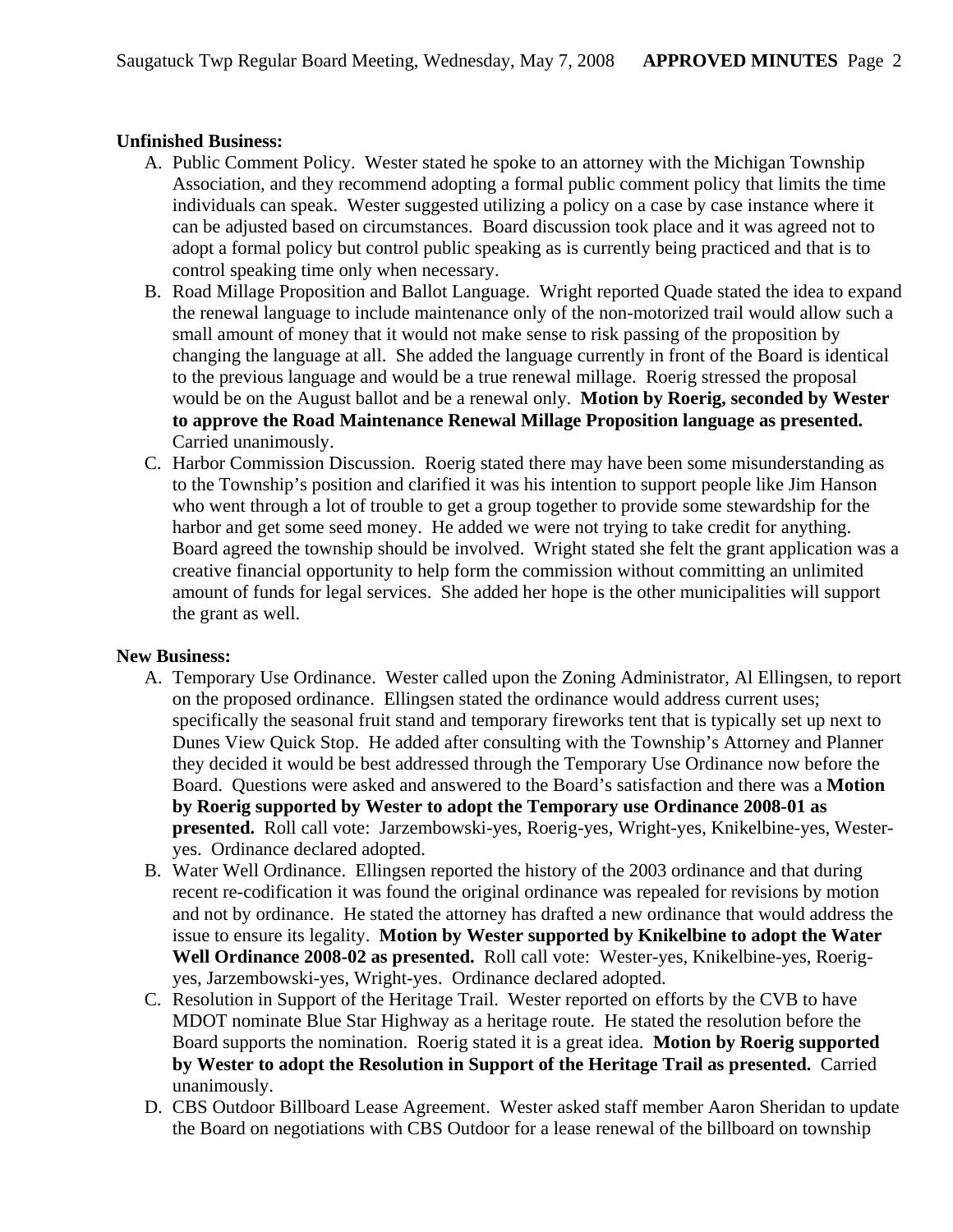property and I-196. Sheridan stated the negotiations have been ongoing since 2006 and the Township is now in the last year of a 10 year lease agreement. He presented a proposal to renew the 10 year agreement stating it is fair while noting one interest payment is still due for the current agreement. Knikelbine stated the new agreement doubles the revenue and is a good deal but we need to ensure receipt of the last payment. Roerig suggested making the renewal contingent on receiving the last payment. **Motion by Roerig seconded by Knikelbine to enter into a new lease agreement with CBS Outdoor as proposed, contingent upon receipt of a good faith estimate for revenues through the end of the year.** Jarzembowski stated he is not in favor of a sign. Motion carried 4 to 1 with Jarzembowski voting no.

- E. Bid Results for Resurfacing  $127<sup>th</sup>$  Ave. Manager Phil Quade presented the tabulation of bids received for resurfacing 1.5 miles on 127<sup>th</sup> Avenue between  $63<sup>rd</sup>$  Street and  $60<sup>th</sup>$  Street. He recommended accepting the low bid of \$552,678.17 from Al's Excavating and stated the project would be scheduled to begin sometime the end of June. Quade noted it would use all the money left in the Road Fund and if the millage renewal set for August does not pass future projects will not be possible. **Motion by Knikelbine seconded by Jarzembowski to accept the low bid**  from Al's Excavating in the amount of \$552,678.17 for resurfacing 1.5 miles of 127<sup>th</sup> Ave. Roerig reported holding a public meeting to discuss the project and almost all of the residents were in favor of it. He added this is the last big stretch of unpaved road in the township, and if the August millage renewal passes we would be in a position to reduce or eliminate the millage in the next cycle. Wright called the question and the motion carried unanimously.
- F. Water system Looping. Quade presented 10 bids for the water main loop from  $64<sup>th</sup>$  to Blue Star and asked the Board to accept the low bid of \$182,945 from Triangle Excavators. Board discussed the importance of water system looping to eliminate dead-ends. **Motion by Jarzembowski seconded by Wester to accept the low bid from Triangle Excavators in the**  amount of \$182,945 for water system looping from 64<sup>th</sup> St. to Blue Star Hwy. Carried unanimously.

## **Committee Reports:**

- A. Planning Commission. Jarzembowski reported on a residential PUD at 134<sup>th</sup> Ave and Blue Star that has been tabled for further information, and final approval on the Serenity Pines development.
- B. Road Commission. No report.
- C. Interurban. Knikelbine reported ridership was down 18.2%, but still had 3,906 riders in April. She reported many senior citizens are having financial problems.
- D. Fire Authority. Wright reported the new rescue unit is now in service and the old one is for sale in front of the fire barn. She also stated the Fire Board is working on the new fiscal year budget with the same millage rate for the  $6<sup>th</sup>$  year.
- E. Supervisors Report. Wester stated Stephen Neumer, attorney for Aubrey McClendon, has asked to meet with the two Trustees and that their development plan will be coming soon. He also reported working with the fire department to resolve a problem with house addresses off of Old Allegan Road going back to Silver Lake and will be meeting with the residents this summer. Wester also reported addressing a alleged nuisance issue with a large family on  $64<sup>th</sup>$  Street.
- F. County Commissioner Report. Terry Burns presented a DVD with emergency action plans and discussion took place.

Public comment was offered. Luke Vandenburg, proprietor of the fireworks tent, asked about procedure to follow for the temporary use ordinance. Wright stated he should contact the Zoning Administrator to obtain permits. Fritz Royce voiced a desire to be informed of any contact with Neumer. James Cook